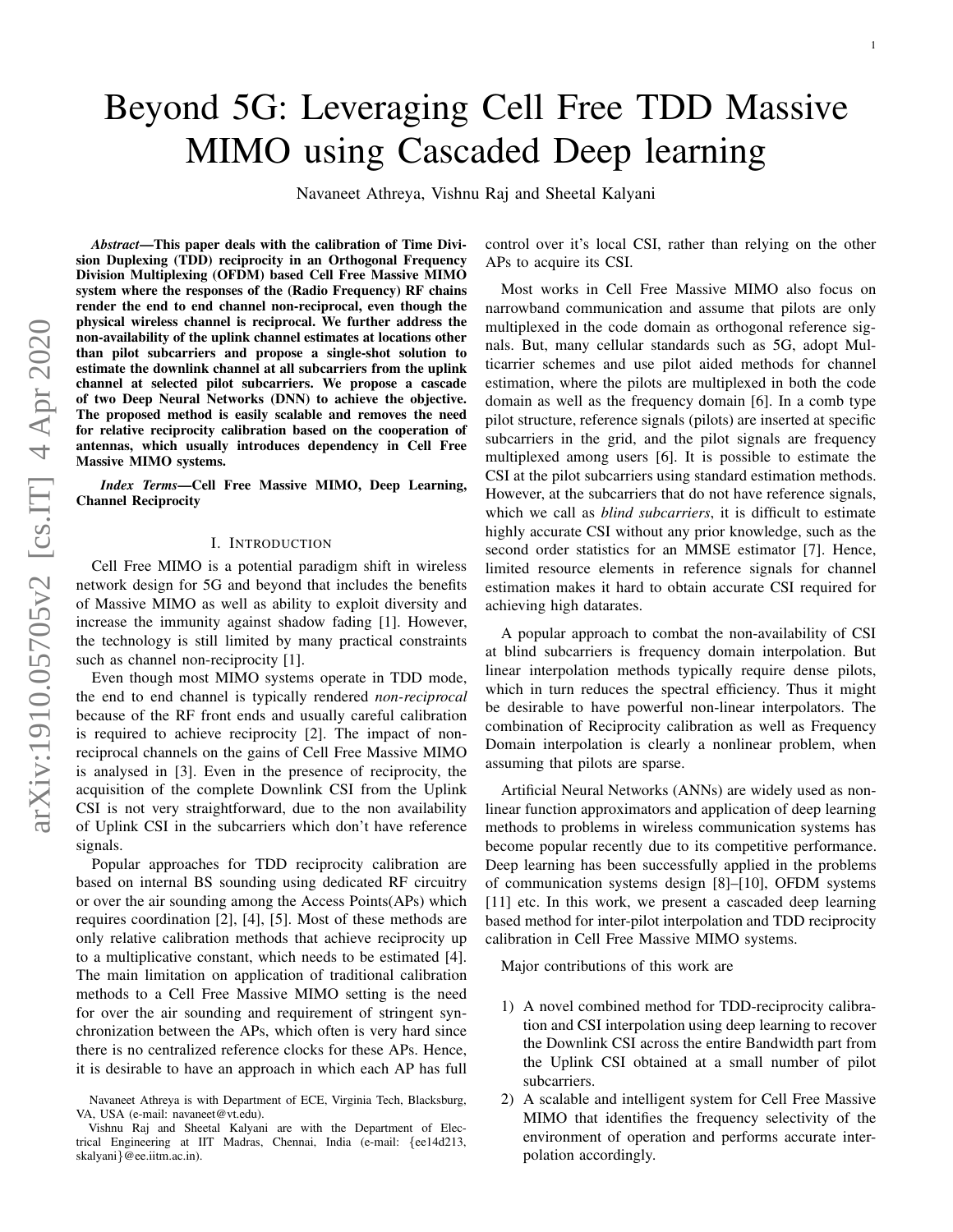### *A. Notations*

Bold face upper case (eg. A) bold lower case letters denotes b matrix and column vectors respectively. Inverse of a matrix **A** is denoted by  $A^{-1}$  and transpose by  $A^{T}$ . Element at  $i^{th}$ row  $j^{th}$  column of matrix **A** is denoted by  $a^{(ij)}$ .

# II. SYSTEM MODEL

Consider a multicarrier system of  $N$  subcarriers with  $M$ APs and K UEs. There are a total of  $M \times K$  channels for each of the  $n (n = 1, 2, ..., N)$  subcarriers. We assume perfect synchronization and coordinated communication.

Let  $x_{\text{UL}} \in \mathbb{C}^{K \times 1}$  and  $x_{\text{DL}} \in \mathbb{C}^{M \times 1}$  be the transmit symbols on the one subcarrier during uplink and downlink respectively. The received symbols for uplink and downlink can then be written as

$$
\mathbf{y}_{UL} = \mathbf{H}_{UL}\mathbf{x}_{UL} + \mathbf{w}_{UL} \tag{1}
$$

$$
\mathbf{y}_{DL} = \mathbf{H}_{DL}\mathbf{x}_{DL} + \mathbf{w}_{DL},\tag{2}
$$

where  $H_{UL} \in \mathbb{C}^{M \times K}$  and  $H_{DL} \in \mathbb{C}^{K \times M}$  are the uplink and downlink channels respectively for that subcarrier and w is the corresponding AWGN noise. The channels  $H_{UL}$  and  $H<sub>DL</sub>$  will include the effects from the RF front-end at both the transmitter and receiver. These effects can be captured using the model [2]

$$
\mathbf{H}_{UL} = \mathbf{R}_{UL} \mathbf{C}_{UL} \mathbf{T}_{UL} \tag{3}
$$

$$
\mathbf{H}_{DL} = \mathbf{R}_{DL} \mathbf{C}_{DL} \mathbf{T}_{DL} \tag{4}
$$

where  $\mathbf{T}_{UL} \in \mathbb{C}^{K \times K}$ ,  $\mathbf{R}_{DL} \in \mathbb{C}^{K \times K}$ ,  $\mathbf{T}_{DL} \in \mathbb{C}^{M \times M}$  and  ${\bf R}_{UL} \in \mathbb{C}^{M \times M}$  and are the RF transmitter and receiver chains of the UE and BS respectively. The diagonal elements in  $T_{DL}$ ,  $R_{DL}$ ,  $T_{UL}$ ,  $R_{UL}$  correspond to the gains of individual chains and the off-diagonal elements corresponds to RF-cross talk and antenna coupling. Here,  $C_{UL}$  and  $C_{DL}$  are the physical wireless channels between the RF front-ends of BS and UE. The  $(m, k)^{th}$  element of  $C_{UL}$ ,  $g_{m,k}$  is modelled as [1],  $g_{m,k} = \sqrt{\beta_{m,k}} h_{m,k}$ , where  $\beta_{m,k}$  represents the large scale fading and  $h_{m,k} \sim \mathcal{CN}(0, 1)$  represents the small scale fading.

We assume that the RF chains are Linear Time Invariant (LTI). Assuming TDD mode of operation, the wireless channel is reciprocal for every link between BS and UE. Hence, we have  $C_{DL} = (C_{UL})^T$ . Under the assumption the RF front end matrices are invertible, the downlink channel  $H_{DL}$  can be decomposed as

$$
\mathbf{H}_{DL} = \mathbf{R}_{DL} \mathbf{C}_{DL} \mathbf{T}_{DL}
$$
  
=  $\mathbf{R}_{DL} (\mathbf{R}_{UL}^{-1} \mathbf{H}_{UL} \mathbf{T}_{UL})^T \mathbf{T}_{DL}$   
=  $\mathbf{R}_{DL} (\mathbf{T}_{UL}^{-1})^T (\mathbf{H}_{UL})^T (\mathbf{R}_{UL}^{-1})^T \mathbf{T}_{DL}$  (5)

Hence, with channel reciprocity, the downlink channel  $H_{DL}$ can be computed as a transformation of the uplink channel  $H_{UL}$ . However, for the estimation of  $H_{DL}$ , perfect knowledge of RF front end matrices are required. In practical cases, this information is not easily available and traditional methods resort to internal sounding based techniques [2], [4], [5].

# *A. OFDM based Cell Free Massive MIMO*

Orthogonal Frequency Division Multiplexing (OFDM) is a popular multicarrier scheme that is used in current wireless standards such as 5G-NR and 4G-LTE. We consider a Cell Free Massive MIMO based system with OFDM scheme. At an individual single antenna transmitter, an OFDM frame is built by inserting pilots in to the data-block and then taking inverse discrete Fourier transform (IDFT) to convert the signal from frequency domain to time domain. Then a cyclic prefix (CP), of length no shorter than delay spread, is inserted before transmission. At a single  $AP \, m$ , the transmitted frequency domain signal in the Downlink to a single UE  $k$  can be represented as

$$
y_{DL}(n) = g_{mk,DL}(n)x_{DL}(n) + w_{DL}(n), \quad n = 1, ..., N,
$$
\n(6)

where  $N$  is the block length (number of sub-carriers) of OFDM block. The precoding for a Downlink OFDM block requires  $g_{mk,DL}$  at each sub-carrier, which needs to be obtained from the Uplink CSI. The absence of perfect CSI due to channel estimation error or non-reciprocity degrades the performance of Massive MIMO and could inhibit one from realizing it's full potential [12]. Assuming we know the Uplink CSI at the pilot subcarriers, the Downlink CSI at all the blind subcarriers need to be estimated.

For a single link between the  $m^{th}$  AP and the  $k^{th}$  UE, the Downlink channel  $g_{mk,DL}$  at the nth subcarrier could be written as:

$$
g_{mk,DL}(n) = f\left(\frac{r_{DL}(l)t_{DL}(l)}{r_{UL}(l)t_{UL}(l)}g_{mk,UL(l)}\right) \tag{7}
$$

Here the function  $f(.)$  between channel at a blind subcarrier n and a pilot subcarrier  $l$  is induced mainly by the wireless channel, which is nothing but a measure of frequency selectivity of the channel.

#### III. PROPOSED APPROACH

From (7), we can see that for a single channel between a UE and an AP, process of predicting the Downlink CSI at all subcarriers from the Uplink channel estimates at pilot positions involves both reciprocity calibration and frequency domain interpolation. Using Deep learning, one could approximate the downlink channel at all subcarriers from the uplink channel at pilot subcarriers. Even though the RF chain responses could be assumed to be roughly constant for a long time [3], the function induced by the wireless channel depends on the scenario. Modern wireless standards require the devices to operate in multiple scenarios of operation such as Indoor Hotspot, Urban, Rural, etc and the frequency selectivity differs across scenarios. Since it is essential that an interpolation function works for every scenario, one needs to learn the type of frequency selectivity in the current scenario. We assume that there are  $S$  classes of channels, with each class having different Power Delay Profile (PDP).

Hence, (7) now becomes:

$$
g_{mk,DL}(n) = f_s \left( \frac{r_{DL}(l)t_{D}L(l)}{r_{UL}(l)t_{U}L(l)} g_{mk,UL(l)} \right) \mathbf{i}(g_{mk,UL} \in s)
$$
\n(8)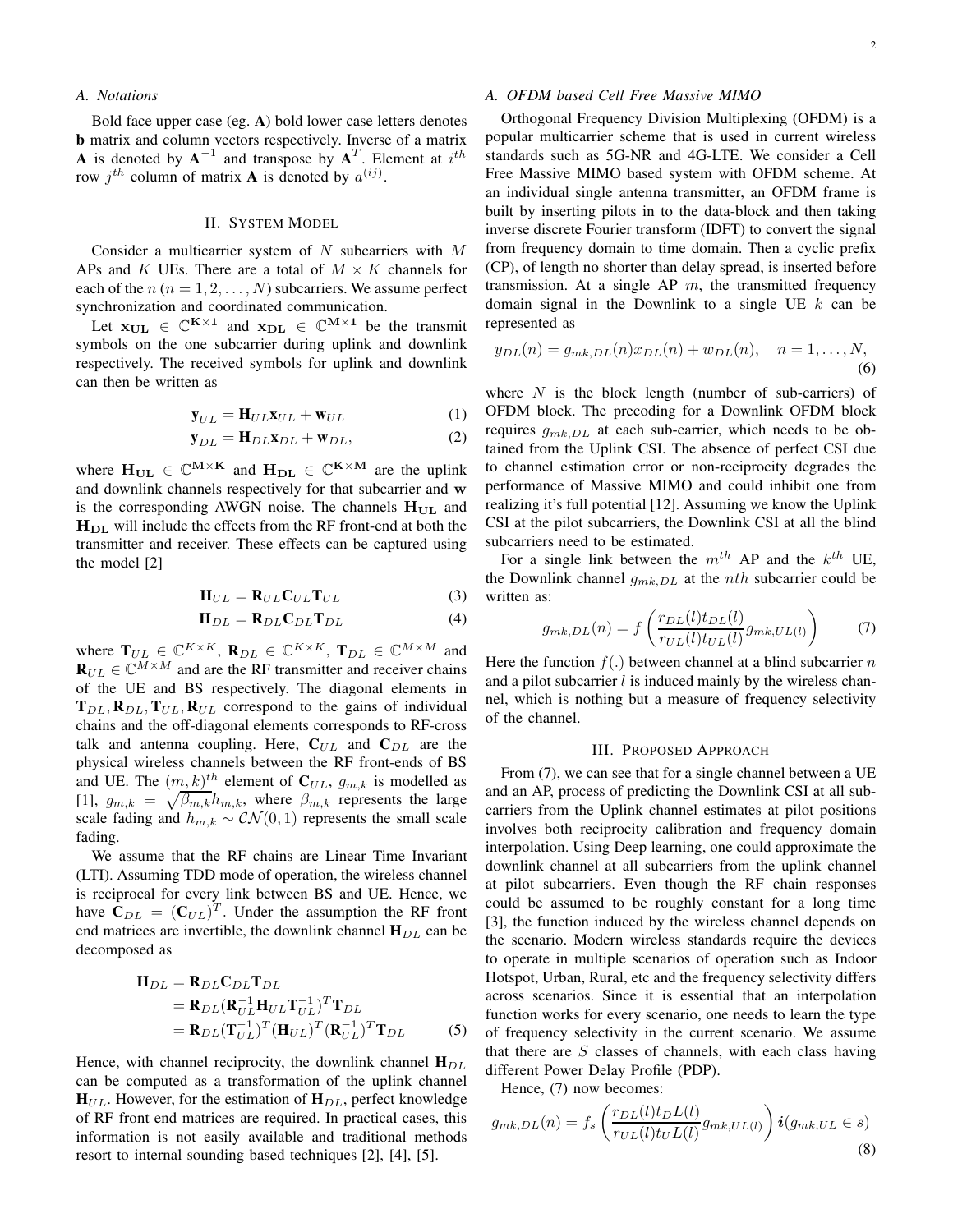where  $i(g_{mk,UL}) \in \{0,1\}$  is an indicator variable to indicate which of the S classes the channel belongs to. The indicator variable for the sth class is 1 and the variables for the other S − 1 classes are 0 if the channel  $i(g_{mk,UL})$  belongs to the  $s^{th}$  class.

#### *A. Channel Identification*

Since the frequency domain correlation of the channel is the fourier transform of the PDP, it can be understood that PDP determines the function  $f_s(.)$  in (8). Since the PDP changes across scenarios, the first step in the proposed method is to classify the Uplink channel estimates into one of the known channel classes/scenarios based on the PDP using the CSI from pilot positions. The classifier performs the role of the indicator.

We assume that each block of the Uplink transmitted data is inserted with  $N$  pilots. Upon reception of the block, we can obtain the CSI at each of these pilot positions through any of the standard channel estimation methods [7]. This information is then fed to a neural network based classifier for channel identification. Since neural networks can only work with real numbers, we flatten the complex CSI information into real and imaginary parts and feed it to the classifier network. Thus the neural network takes in an input vector of dimension 2N. The output layer of the network is of dimension  $S$  with softmax activation function, computing a surrogate probability of the provided sample being in each of the class. During training phase, samples from different channel scenarios are used with corresponding one-hot labeling for class. Categorical cross entropy is used as the loss function to train the classifier.

#### *B. Interpolation and Reciprocity Calibration*

We combine the process of interpolation and TDD reciprocity calibration into one step and train a deep neural network (DNN) with this objective. We train  $S$  different DNNs for this purpose; one for each of  $S$  class of channels identified during the system modelling. Each DNN is trained to take a 2N dimensional input, corresponding to the flattened CSI information from the pilot positions. The output is of dimension  $2K$  corresponding to the real and imaginary parts of the downlink channel which includes both the calibration and interpolation. During training, the CSI information along with the actual downlink channel information from the corresponding channel class is fed to the network. We used mean squared error as the loss function to train the network.

A schematic representation of the proposed *TDDNet* approach is given in Fig. 1. In a practical situation, the CSI information that can be estimated includes the wireless channel impairments and RF impairments at both transmitter and receiver. Hence, we propose to use the data which includes these impairments as this the closest we can get to practical scenarios. More specifically, we use the UL CSI which includes the RF impairments at both the AP and UE to predict the DL CSI which also includes the RF impairments at both the sides as the input. During the training phase, the classifier network and the calibration DNNs are individually trained. During testing, the samples are first fed to classifier network, which activates one of the calibration networks based on the



Fig. 1: Schematic of the proposed TDDNet scheme.

# Algorithm 1 Algorithm for Downlink Channel prediction

- 1: **Input:** Received uplink pilot block  $y_{P,UL}$
- 2: **Output:** Downlink CSI  $h_{DL}$
- 3: for Each received block do
- 4: Compute Uplink channel at pilot positions as  $h_{P,UL}(n) = y_{UL}(n)/x_{UL}(n)$  where  $x_{UL}(n)$  is the known pilot symbol at the *nth* subcarrier and  $h_{P,UL}$  is a vector of uplink channel estimates at pilot positions.
- 5: Classify  $h_{P,UL}$  to one of the known channel classes using the classifier network.
- 6: Select appropriate downlink channel prediction DNN based on the output of the classifier.
- 7: Use  $h_{P,UL}$  and the selected DNN to predict the downlink channel  $h_{DL}$  for all subcarriers.
- 8: end for

detected channel profile and the downlink CSI is predicted for all subcarriers by the model. An algorithmic description of the proposed method is provided in Alg. 1.

#### *C. Scaling up for Multiple links*

In a Cell Free scenario, there are multiple links which can be assumed to be i.i.d due to the distribution of APs and UEs. In this case, our method is easily scalable since each AP does not have to depend on the other APs for calibration, in contrary to the traditional relative calibration schemes in which each AP has to coordinate with other APs to achieve reciprocity. Usually traditional calibration is achieved by having a reference RF chain among the operating RF chains and sounding calibration signals to the reference chain [13] [4]. By obviating the dependence of APs, over the air transmission of reference signals among APs is not required. This means that as and when new APs are added to the network, there is no disruption caused to it by the operating APs. Such an independence is crucial to the flexibility offered by Cell Free systems.

The proposed method of calibration on a per link basis also applies to multiple UEs since each UE might have a unique RF chain response and each AP is required to calibrate reciprocity individually with each of the UEs.

# IV. EXPERIMENTAL RESULTS

This section presents the results comparing the proposed method with popular approaches present in literature. For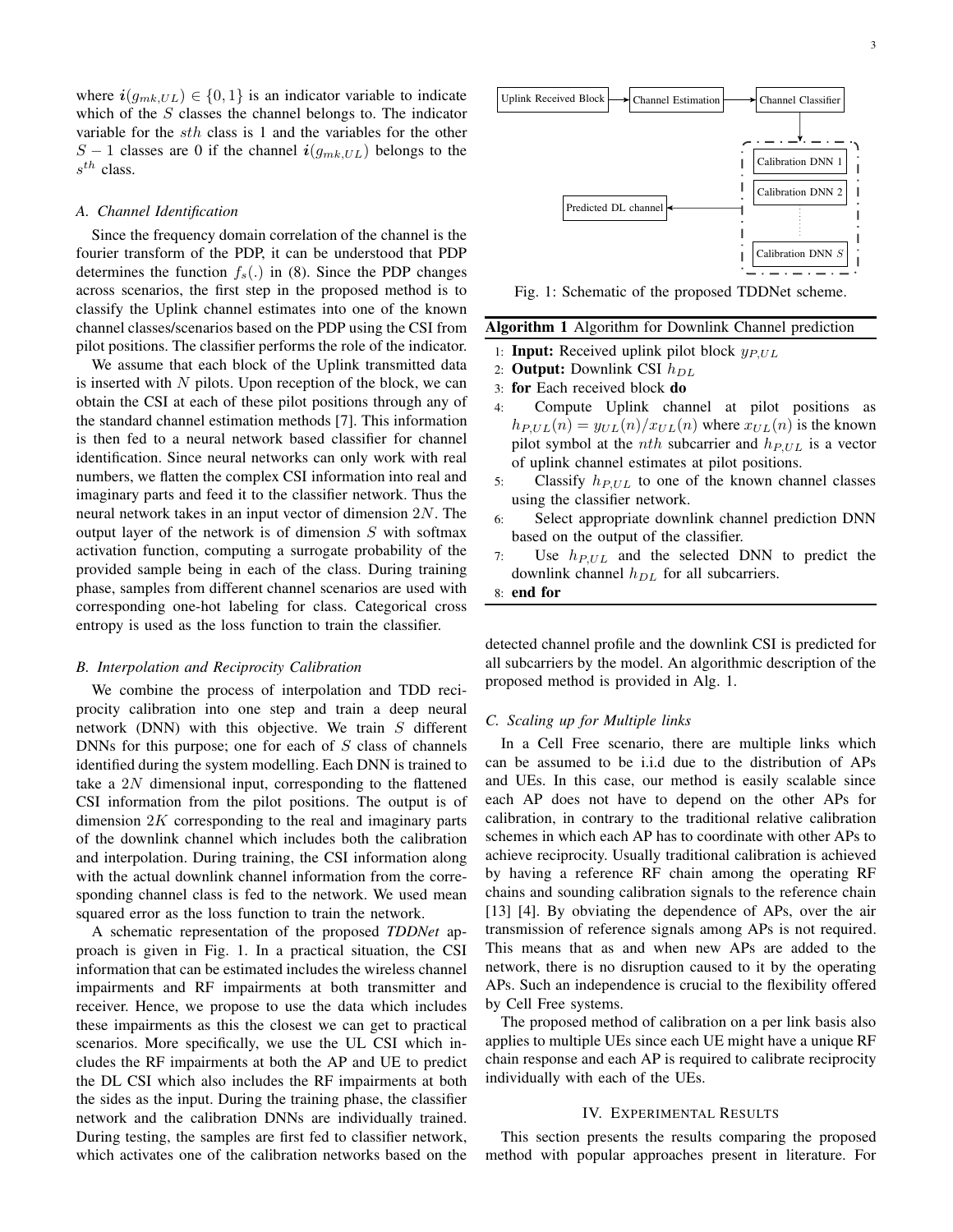evaluation, we have identified 5 channel classes based on (3GPP) TR 38.901 Release 15 [14] Channel models viz.: TDL-A, TDL-B, TDL-C, TDL-D, TDL-E. We followed Sec 7.7.5.2 of TR 38.901 Release 15 to use the TDL models for MIMO channels. Each of these classes has different delay profile and thus a different frequency structure. We consider 256 subcarriers with 30KHz subcarrier spacing. The carrier frequency is set to 3.5GHz and the sampling frequency is 100MHz. For modelling a moderate time selectivity, we used a UE velocity of 20kmph for all simulations. The gains of RF chains across subcarriers has been modelled as i.i.d random variables distributed as  $X \sim \mathcal{CN}(g_m, \sigma^2)$  (where  $g_m$  is the average baseband gain of the RF chain and  $\sigma^2$  is the variance), and are kept constant throughout the experiment. The wireless channels and RF chains were generated using MATLAB and the 5G toolbox of MATLAB.

During the training phase, samples of the Uplink CSI from pilot positions from different channel models are labeled and used to train the classifier network. For comparing the MSE performance of the proposed approach across SNR, we used a system with 256 subcarriers out of which 11 are pilots. We split the complex Uplink CSI information into two real numbers and stack them together to form a 22 dimensional input vector for the system. Similarly, the output from the network is a 512 dimensional real vector which we reshape into a 256 dimensional complex vector for obtaining the downlink CSI. The details for training classifier network is given in Table I. The Downlink channel prediction network is trained specifically, one for each channel class. Details for training the network are given in Table II.

| Parameter        | Value         |
|------------------|---------------|
| Input dimension  | 22            |
| Hidden Layer 1   | $22$ (tanh)   |
| Hidden Layer 2   | 22 (sigmoid)  |
| Output dimension | 5 (softmax)   |
| Loss             | Cross Entropy |

TABLE I: Parameters for classifier network

| Parameter       | Value        |
|-----------------|--------------|
| Input Dimension | 22           |
| Hidden Layer 1  | $512$ (tanh) |
| Hidden Layer 2  | $128$ (tanh) |
| Output Layer    | 512 (linear) |
| Loss            | <b>MSE</b>   |

TABLE II: Parameters for channel prediction network

The first step in the proposed approach is the classification of observed channel samples into one of the pre-identified classes. Fig. 2 highlights the necessity of an accurate classifier at the first stage, and justifies the cascade approach. In this experiment, a DNN trained for TDL-A channel model is used for predicting the downlink channel for different channel models. Without a classifier, the mismatch in the PDP increases the MSE as shown in the figure. Similar observations can also be made for other channel models also.

As the first part of the cascaded architecture, the classifier network needs to have high accuracy to correctly classify the channel samples across a wide range of SNR. Fig. 3



Fig. 2: MSE when all channels are predicted using TDL-A model.

provides the classification accuracy of the trained network across different SNR. At low SNR, the signal strength received may not be enough to correctly identify the Power Delay Profile (PDP) of the channel and hence we see a drop in accuracy at lower SNRs. However, even in low SNR, the trained network is able to correctly classify the PDPs of the channel with more that 60% accuracy.



Fig. 3: Accuracy plot classifer network at different SNR (dB).

A comparison of results of the proposed system is given in Fig. 4. The MSE of the proposed cascaded approach for different channel models are given in Fig. 4a. A pilot spacing of 24 subcarriers is used. We can observe the proposed method shows similar trend in performance for all channel models. The dotted line is the MSE performance of an oracle classifier which always classifies the channel samples correctly and activates the *correct* interpolation/calibration DNN for Downlink channel prediction. We can observe that the MSE performance of oracle is slightly better than the proposed method at lower SNRs. The accuracy of classifier is not 100% at lower SNRs and this why the proposed cascade method incurs slightly higher MSE at that regime.

The effect of Uplink pilot spacing for Downlink channel prediction is studied in Fig. 4b for the TDL-C channel type at 22 dB SNR. The proposed method is compared against popular Linear interpolation method and Wiener Filter (Linear MMSE assuming perfect knowledge about second order statistics of the channel) based interpolation method. We can observe that both Linear and Wiener Filter based interpolation are sensitive to Uplink pilot spacing while the proposed method is robust to this.